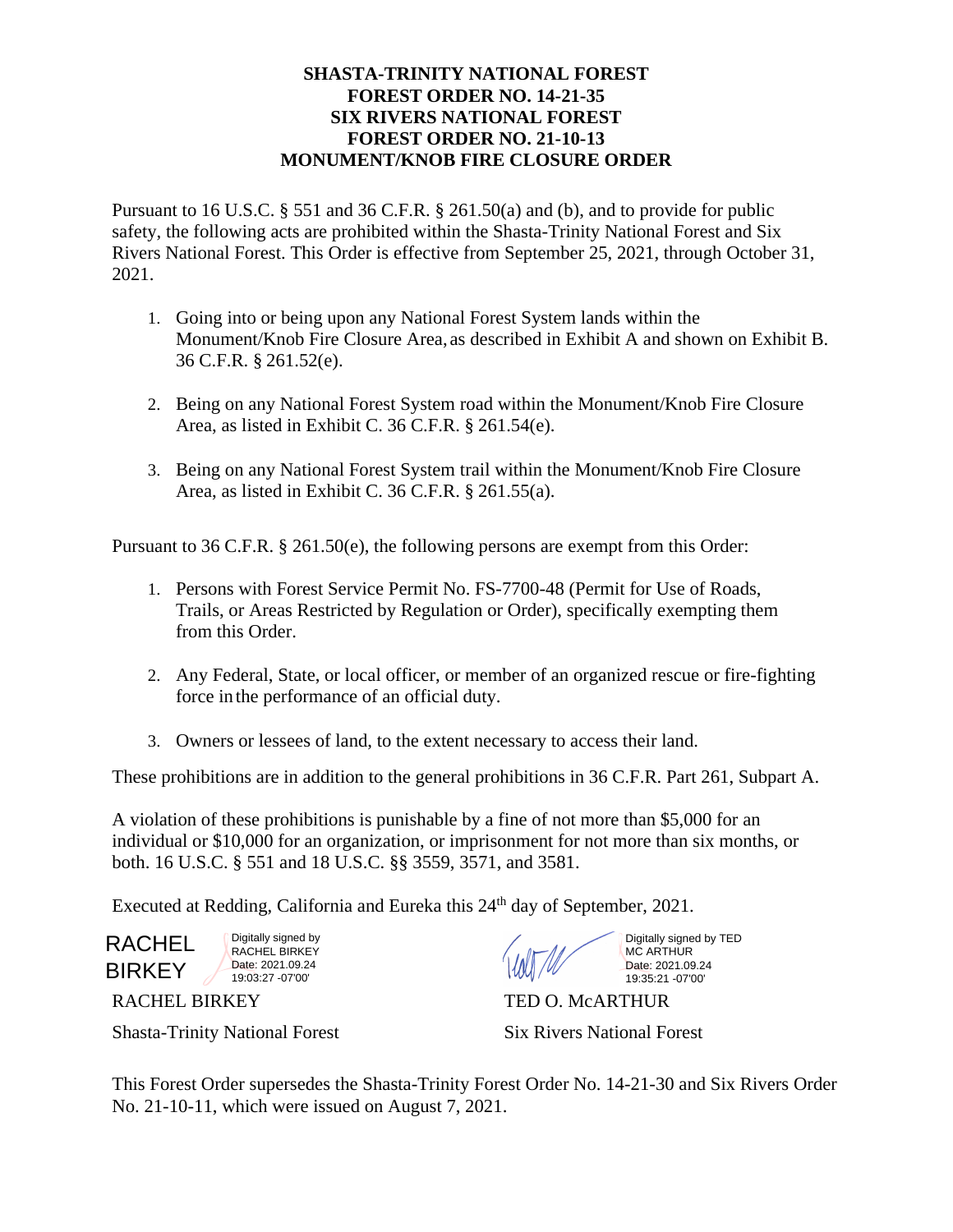## **SHASTA-TRINITY NATIONAL FOREST FOREST ORDER NO. 14-21-35 SIX RIVERS NATIONAL FOREST FOREST ORDER NO. 21-10-13 MONUMENT/KNOB FIRE**

## **Exhibit A**

The Monument Fire Closure boundary begins at the intersection of the Hoopa Valley Reservation Boundary and the Trinity River, then continues south along the east edge of the Trinity River to its intersection with the north edge of Section 4, Township 6 North, Range 5 East, Humboldt, then continues west along the north edge of Section 4, Township 6 North, Range 5 East, Humboldt to the northwestern corner of Section 5, Township 6 North, Range 5 East, Humboldt, then continues south along the west edge of Section 5, Township 6 North, Range 5 East, Humboldt to its intersection with the east edge of Road 6N15B (Four Mile Road), then continues south along the east edge of Road 6N15B to its intersection with the east edge of Road 6N15 , then continues south along the east edge of Road 6N15 to its intersection with the west edge of 6N08, then continues south along the west edge of 6N08 to its intersection with the southern boundary of Section 19, Township 6 North, Range 5 East, Humboldt, then continues east on the southern boundary of Section 19, Township 6 North, Range 5 East, Humboldt to its intersection with the east edge of the South Fork Trinity River (Section 22, Township 6 North, Range 5 East, Humboldt), then continues south along the east edge of the South Fork Trinity River to its intersection with the Shasta Trinity National Forest Boundary (Section 20, Township 4 North, Range 6 East, Humboldt), then continues east along the Shasta Trinity National Forest Boundary to its intersection with the Big Bar Ranger District Boundary (Section 15, Township 4 North, Range 8 East, Humboldt), then continues south along the east edge of the Big Bar Ranger District Boundary to its intersection with the east edge of Forest Road 5N60 (Underwood Mountain Road) (Section 31, Township 4 North, Range 7 East, Humboldt), then continues south along the east edge of Forest Road 5N60 (Underwood Mountain Road) to its intersection with the east edge of County Road 327 (Corral Bottom Road), then continues south along the east edge of County Road 327 (Corral Bottom Road) to its intersection with the north edge of County Road 301 (Hayfork-Hyampom Road), then continues southeast along the northeast edge of County Road 301 to its intersection with the south edge of County Road 316 (St.John Road), then continues south to its intersection with the 2N10 road (10 Road - Also known as Indian Valley Road) then continues east to the edge of the Shasta Trinity National Forest Boundary (Section 21, Township 31 North, Range 12 West, MDM) then continues east along County Road 317 (Tule Creek Road) to its intersection with California State Highway 3 to its intersection with the Shasta-Trinity National Forest Boundary (Section 32, Township 32 North, Range 10 West, MDM, then continues to the Shasta-Trinity Boundary (Section 24, Township 34 North, Range 11 West, MDM, then continues along the Shasta-Trinity National Forest Boundary to its intersection with the west edge of the Trinity Alps Wilderness (Section 24, Township 34 North, Range 11 West, MDM), then continues north and west along the south edge of the Trinity Alps Wilderness to its intersection with the Six Rivers National Forest Boundary (Section 18, Township 7 North, Range 7 East, Humboldt), then continues north along the Shasta-Trinity National Forest Boundary to its intersection with the Orleans Ranger District Boundary (Section 11, Township 8 North, Range 6 East, Humboldt), then continues north along the Orleans Ranger District Boundary to its intersection with the Hoopa Valley Reservation Boundary (Section 11, Township 9 North, Range 5 East, Humboldt), then continues south and west along the Hoopa Valley Reservation Boundary back to the starting point, as shown on the attached map.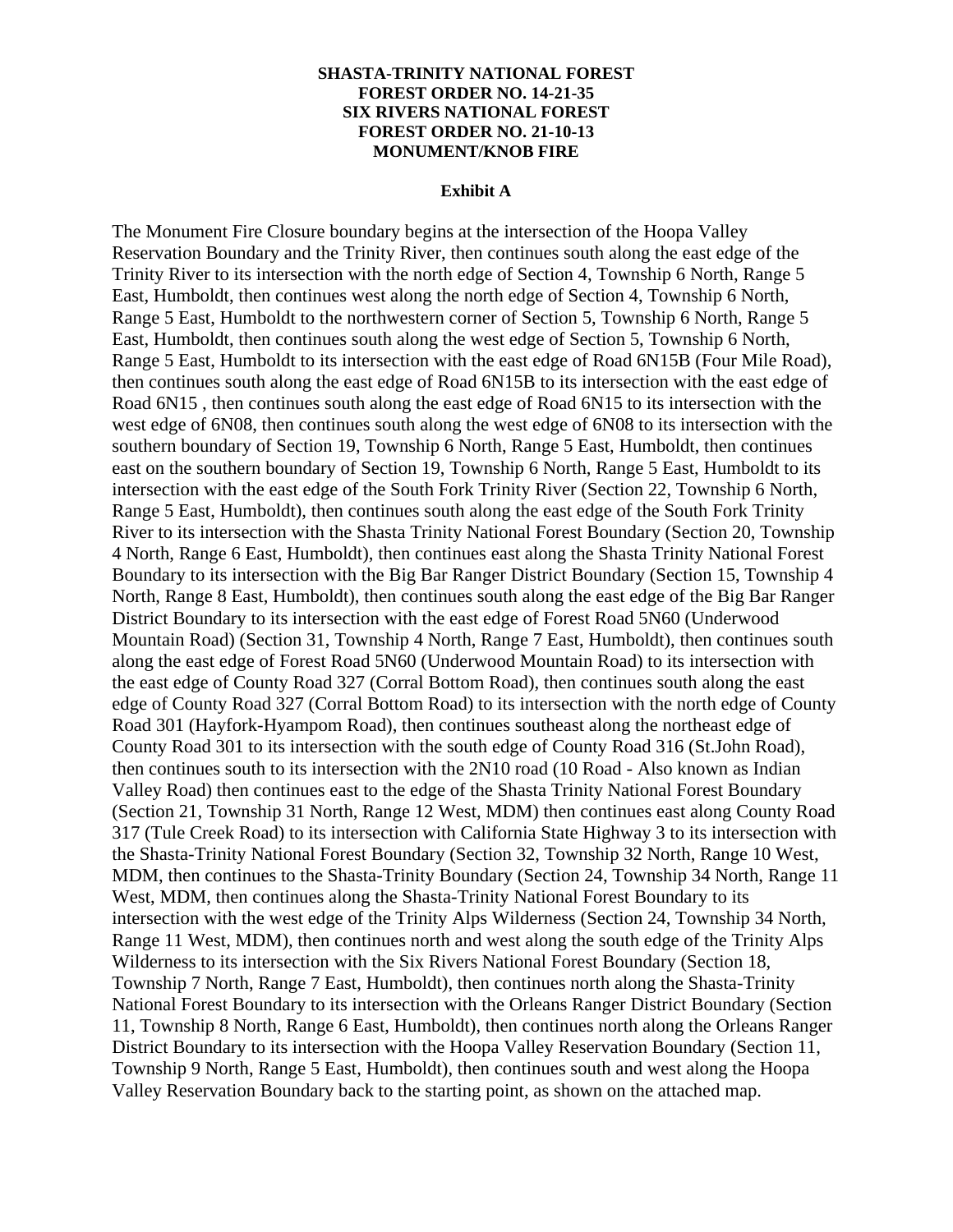## **SHASTA-TRINITY NATIONAL FOREST FOREST ORDER NO. 14-21-35 SIX RIVERS NATIONAL FOREST FOREST ORDER NO. 21-10-13 MONUMENT/KNOB FIRE Exhibit C**

List of National Forest system roads closed within the Monument Fire Closure Area shown on Exhibit B:

| Road No.          | <b>Road Name</b>         |
|-------------------|--------------------------|
| 05N07A            | <b>QUEENS</b>            |
| 07N26             | HAPPY CAMP MTN RD        |
| 07N53             | <b>GRIZZLY CAMP T.H.</b> |
| 2N01              | <b>INDIAN BUTTER TIE</b> |
| 2N01B             | <b>INDIAN BUTTER TIE</b> |
| 2N01C             | <b>INDIAN BUTTER TIE</b> |
| 2N <sub>0</sub> 2 | <b>DRINKWATER</b>        |
| 2N02A             | <b>DRINKWATER</b>        |
| 2N02B             | <b>DRINKWATER</b>        |
| 2N03              | <b>BUCK GULCH</b>        |
| 2N03A             | <b>BUCK GULCH</b>        |
| 2N04              | <b>BUTTER CR MEA CG</b>  |
| 2N10E             | <b>INDIAN VALLEY</b>     |
| 2N10G             | <b>INDIAN VALLEY</b>     |
| 2N10N             | <b>INDIAN VALLEY</b>     |
| 2N10YB            | <b>INDIAN VALLEY</b>     |
| 2N10Z             | <b>INDIAN VALLEY</b>     |
| 2N12              | <b>TULE DIVIDE</b>       |
| 2N20              | POLE SLASH               |
| 2N20A             | POLE SLASH               |
| 2N21              | OAK                      |
| 2N21A             | <b>OAK</b>               |
| 2N21B             | <b>OAK</b>               |
| 2N22              | <b>CAMP CARTER</b>       |
| 2N23              | <b>OAK RIDGE</b>         |
| 2N24              | <b>FOLLY</b>             |
| 2N28              | <b>LITTLE MEADOW</b>     |
| 2N28A             | <b>LITTLE MEADOW</b>     |
| 2N34              | <b>SLICK</b>             |
| 2N35              | <b>TURTLE POND</b>       |
| 2N35A             | <b>TURTLE POND</b>       |
| 2N39              | <b>SERPENTINE</b>        |
| 2N39A             | <b>SERPENTINE</b>        |
| 2N40              | PC CARPET                |
| 2N40A             | PC CARPET                |
| 2N41              | OLEO                     |
| 2N41A             | <b>OLEO</b>              |
| 2N41B             | <b>OLEO</b>              |
| 2N41C             | <b>OLEO</b>              |
| 2N44              | <b>WAGON</b>             |
| 2N44A             | <b>WAGON</b>             |

| Road No. | <b>Road Name</b>            |
|----------|-----------------------------|
| 2N46     | LOST                        |
| 2N47     | <b>BUCKTIE</b>              |
| 2N49     | WINDTHROW                   |
| 2N49A    | <b>WINDTHROW</b>            |
| 2N52     | <b>OAK TIE</b>              |
| 2N66     | <b>BLIP</b>                 |
| 31N05    | <b>UPPER TULE</b>           |
| 31N05A   | <b>UPPER TULE</b>           |
| 31N08    | <b>LOWER TULE</b>           |
| 31N08A   | <b>LOWER TULE</b>           |
| 31N08B   | <b>LOWER TULE</b>           |
| 31N08D   | <b>LOWER TULE</b>           |
| 31N08E   | <b>LOWER TULE</b>           |
| 31N10    | VIEW                        |
| 31N10A   | VIEW                        |
| 31N10B   | <b>VIEW</b>                 |
| 31N35    | <b>HAYFORK ADMIN</b>        |
| 31N50    | <b>LUCKY JEEP TRAIL</b>     |
| 31N66    | <b>WEST TULE</b>            |
| 31N66A   | <b>WEST TULE</b>            |
| 31N66B   | <b>WEST TULE</b>            |
| 31N66C   | <b>WEST TULE</b>            |
| 31N66D   | <b>WEST TULE</b>            |
| 31N66E   | <b>WEST TULE</b>            |
| 32N01    | <b>SOUTH DUTCH</b>          |
| 32N02    | <b>DOG RUN SPRINGS</b>      |
| 32N02A   | <b>DOG RUN SPRINGS</b>      |
| 32N02B   | <b>DOG RUN SPRINGS</b>      |
| 32N02C   | <b>DOG RUN SPRINGS</b>      |
| 32N03    | <b>BARKER CREEK</b>         |
| 32N03A   | <b>BARK WATER</b>           |
| 32N04    | <b>SHAKE RIDGE</b>          |
| 32N05    | <b>LOVE LETTER JEEP</b>     |
| 32N06    | <b>SHOTGUN</b>              |
| 32N07    | <b>BOUNDARY</b>             |
| 32N08    | <b>FARMER RIDGE</b>         |
| 32N08A   | <b>FARMER RIDGE</b>         |
| 32N08B   | <b>FARMER RIDGE</b>         |
| 32N08C   | <b>FARMER RIDGE</b>         |
| 32N09    | <b>NOT YET</b>              |
| 32N09A   | $\overline{\text{NOT}}$ YET |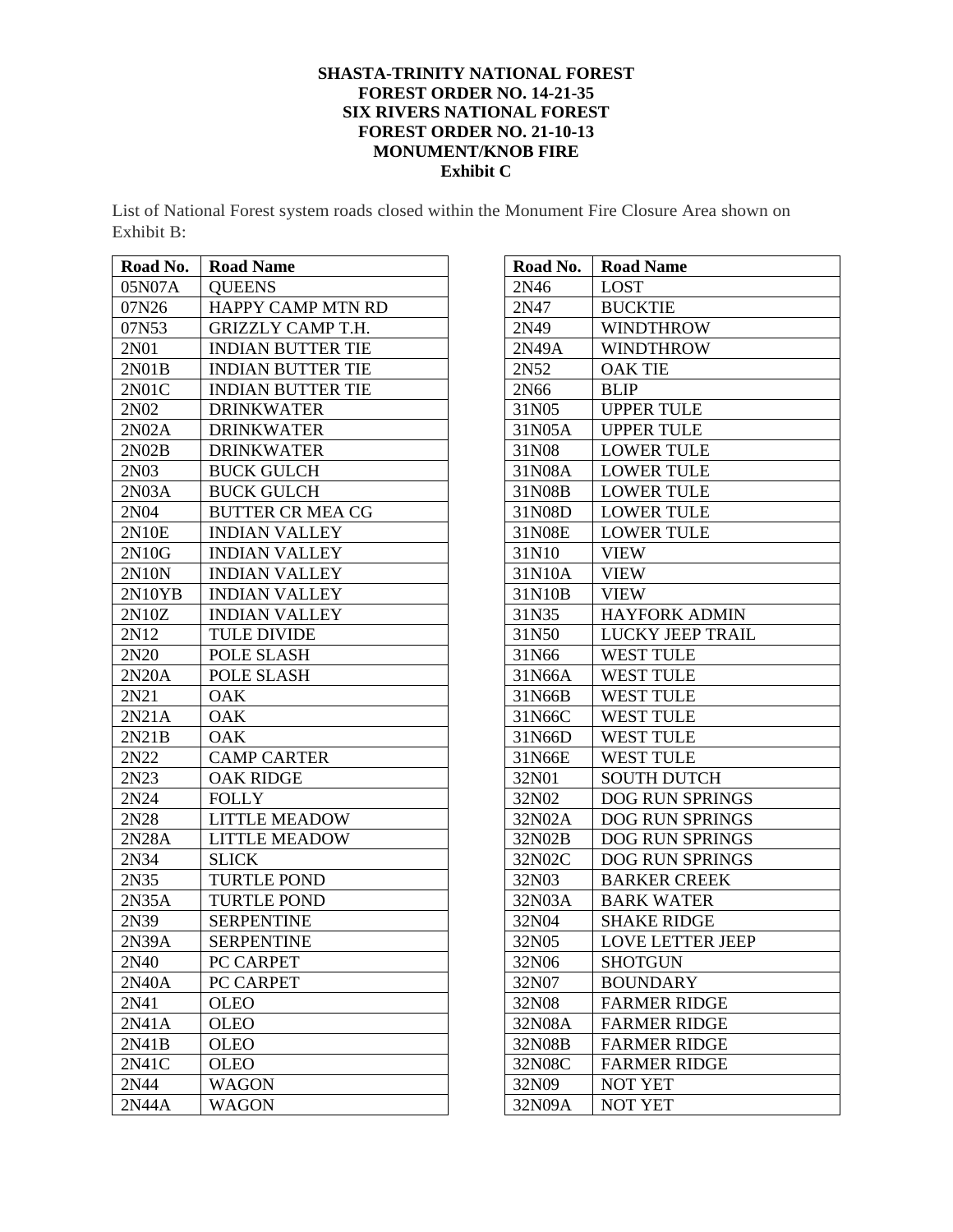| 32N10  | <b>ALMOST</b>              |
|--------|----------------------------|
| 32N10A | <b>ALMOST</b>              |
| 32N11  | <b>RUSCH CREEK</b>         |
| 32N11A | <b>RUSCH CREEK</b>         |
| 32N11B | <b>RUSCH CREEK</b>         |
| 32N11C | <b>RUSCH CREEK</b>         |
| 32N11D | <b>RUSCH CREEK</b>         |
| 32N12  | <b>BARKER MTN</b>          |
| 32N13  | <b>DUNCAN</b>              |
| 32N14  | <b>DONALDSON CREEK</b>     |
| 32N14A | <b>DONALDSON CREEK</b>     |
| 32N14B | <b>DONALDSON CREEK</b>     |
| 32N14C | <b>DONALDSON CREEK</b>     |
| 32N14D | <b>DONALDSON CREEK</b>     |
| 32N14E | <b>DONALDSON CREEK</b>     |
| 32N15  | <b>THOMPSON GULCH</b>      |
| 32N16  | <b>LITTLE CREEK</b>        |
| 32N16A | <b>LITTLE CREEK</b>        |
| 32N16B | <b>LITTLE CREEK</b>        |
| 32N16C | <b>LITTLE CREEK</b>        |
| 32N16D | <b>LITTLE CREEK</b>        |
| 32N17  | <b>GARDEN GULCH</b>        |
| 32N17C | <b>GARDEN GULCH</b>        |
| 32N17D | <b>GARDEN GULCH</b>        |
| 32N18  | <b>FLAP JACK</b>           |
| 32N18A | <b>FLAP JACK</b>           |
| 32N19  | <b>CIGARETTE CAMP</b>      |
| 32N20  | <b>ALDER GULCH</b>         |
| 32N20A | <b>ALDER GULCH</b>         |
| 32N23  | <b>BIG JIM</b>             |
| 32N23A | <b>BIG JIM</b>             |
| 32N23B | <b>BIG JIM</b>             |
| 32N24  | DOG UNIT                   |
| 32N25  | <b>BARKER</b>              |
| 32N25A | BARKER                     |
| 32N26  | <b>BEAR CR RG JP</b>       |
| 32N27  | <b>SUMMIT</b>              |
| 32N27A | <b>SUMMIT</b>              |
| 32N28  | ZIP                        |
| 32N28A | ZIP                        |
| 32N29  | <b>SIMS GAP</b>            |
| 32N29A | SIMS GAP                   |
| 32N29B | SIMS GAP                   |
| 32N30  | <b>LUCKY</b>               |
| 32N31  | LITTLE CRK RDG JEEP        |
| 32N31A | <b>LITTLE CRK RDG JEEP</b> |
| 32N36  | <b>LITTLE BARKER</b>       |
| 32N37  | <b>HAYFORK DIVIDE</b>      |
| 32N38  | THOMPSON PEAK JP           |
| 32N41  | <b>FARMER RIDGE JP</b>     |
| 32N43  | <b>PLANTATION</b>          |

| 32N43A  | <b>PLANTATION</b>         |
|---------|---------------------------|
| 32N44   | <b>NARROW</b>             |
| 32N45   | WASP                      |
| 32N46   | <b>HARD TACK</b>          |
| 32N46A  | <b>HARD TACK</b>          |
| 32N47   | <b>FLOUR</b>              |
| 32N48   | <b>BERM</b>               |
| 32N48A  | <b>BERM</b>               |
| 33N01Y  | <b>SKUNK POINT PICNIC</b> |
| 33N02   | <b>BLACK BEAR</b>         |
| 33N02A  | <b>BLACK BEAR</b>         |
| 33N02B  | <b>BLACK BEAR</b>         |
| 33N03   | <b>HOOT OWL</b>           |
| 33N03B  | <b>HOOT OWL</b>           |
| 33N03Y  | <b>BELL GULCH</b>         |
| 33N05Y  | <b>RAT GAP</b>            |
| 33N05YA | <b>RAT GAP</b>            |
| 33N06   | <b>MAPLE</b>              |
| 33N06A  | MAPLE                     |
| 33N08   | <b>BARKER MTN JP</b>      |
| 33N11   | <b>DEER RUN</b>           |
| 33N11A  | <b>DEER RUN</b>           |
| 33N16   | <b>LIMESTONE</b>          |
| 33N16A  | <b>LIMESTONE</b>          |
| 33N16B  | LIMESTONE                 |
| 33N17   | <b>ROSE</b>               |
| 33N17A  | <b>ROSE</b>               |
| 33N18   | <b>B B CREEK</b>          |
| 33N19   | RATTLESNAKE GAP           |
| 33N19A  | RATTLESNAKE GAP           |
| 33N20   | <b>CREEKSIDE</b>          |
| 33N20A  | <b>CREEKSIDE</b>          |
| 33N22   | MAPLE                     |
| 33N22A  | MAPLE                     |
| 33N22B  | MAPLE                     |
| 33N23   | <b>UPPER SOLDIER</b>      |
| 33N23A  | <b>UPPER SOLDIER</b>      |
| 33N29   | <b>MC KINNEY</b>          |
| 33N29A  | <b>MC KINNEY</b>          |
| 33N29B  | MC KINNEY                 |
| 33N30   | <b>HOCKER</b>             |
| 33N30A  | <b>HOCKER</b>             |
| 33N30B  | <b>HOCKER</b>             |
| 33N30C  | <b>HOCKER</b>             |
| 33N31   | <b>MEADOW</b>             |
| 33N32   | <b>BIG CR DIV JEEP</b>    |
| 33N34   | <b>DIRT</b>               |
| 33N34A  | <b>DIRT</b>               |
| 33N35   | <b>WHITE THORN</b>        |
| 33N35A  | <b>WHITE THORN</b>        |
| 33N37   | <b>MULLEN</b>             |
|         |                           |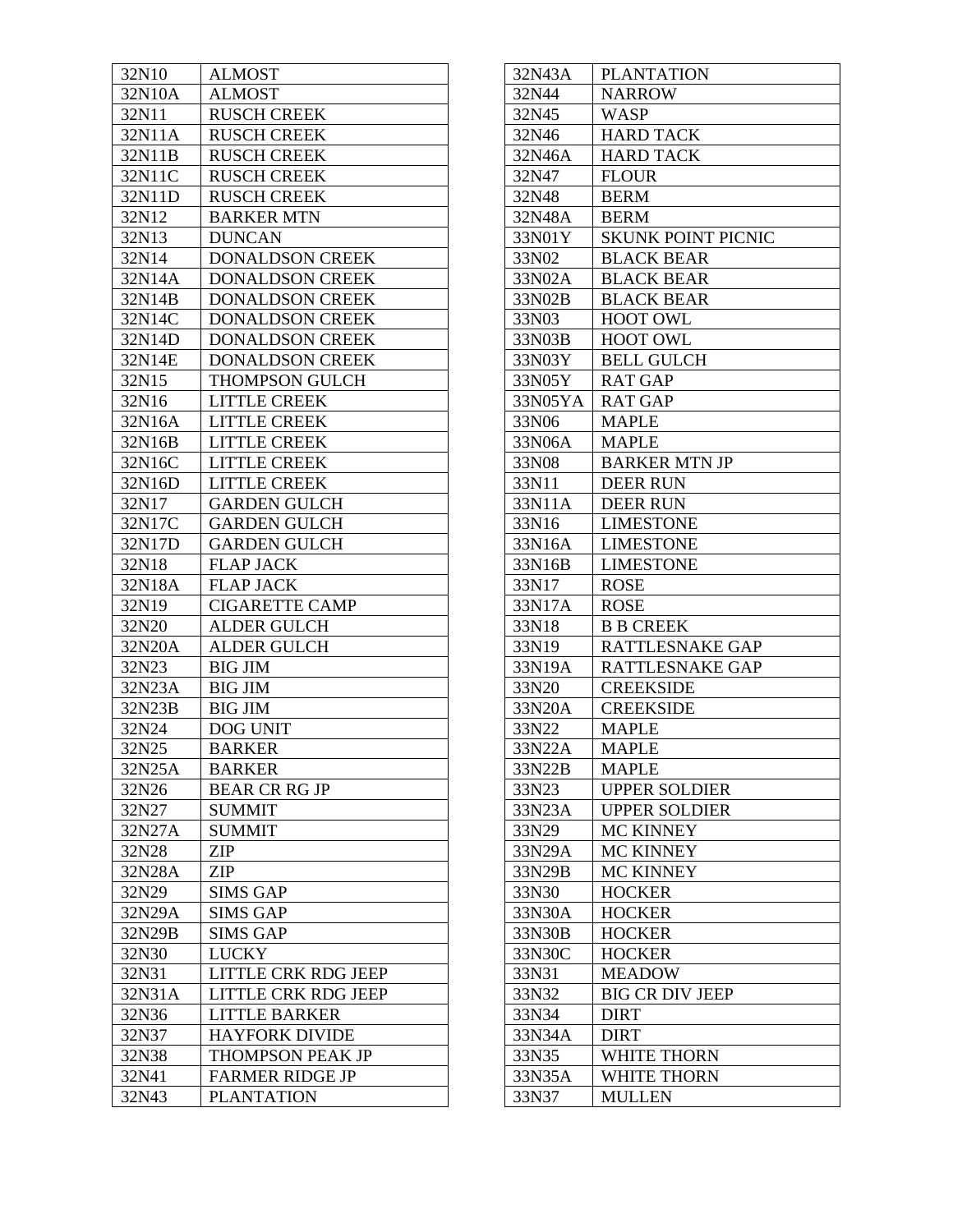| 33N41  | <b>CONNOR CREEK</b>          |
|--------|------------------------------|
| 33N41A | <b>CONNOR CREEK</b>          |
| 33N41B | <b>CONNOR CREEK</b>          |
| 33N41C | <b>CONNOR CREEK</b>          |
| 33N41D | <b>CONNOR CREEK</b>          |
| 33N41E | <b>CONNOR CREEK</b>          |
| 33N41F | <b>CONNOR CREEK</b>          |
| 33N41G | <b>CONNOR CREEK</b>          |
| 33N41H | <b>CONNOR CREEK</b>          |
| 33N41J | <b>CONNNOR CREEK</b>         |
| 33N43  | <b>BORDY</b>                 |
| 33N43A | <b>BORDY</b>                 |
| 33N44  | <b>ROSE RANCH</b>            |
| 33N44A | <b>ROSE RANCH</b>            |
| 33N44B | <b>ROSE RANCH</b>            |
| 33N44C | ROSE RANCH                   |
| 33N44D | <b>ROSE RANCH</b>            |
| 33N44E | <b>ROSE RANCH</b>            |
| 33N45  | <b>SAILOR BAR</b>            |
| 33N45A | <b>SAILOR BAR</b>            |
| 33N45C | <b>SAILOR BAR</b>            |
| 33N45D | <b>SAILOR BAR</b>            |
| 33N45E | <b>SAILOR BAR</b>            |
| 33N46  | <b>MANZANITA RIDGE</b>       |
| 33N46A | <b>MANZANITA RIDGE</b>       |
| 33N47  | <b>SOLDIER CREEK</b>         |
| 33N47B | <b>SOLDIER CREEK</b>         |
| 33N48  | <b>SOLDIER CR LOOP</b>       |
| 33N48A | <b>SOLDIER CR LOOP</b>       |
| 33N49  | <b>SAIL</b>                  |
| 33N50  | <b>BAR</b>                   |
| 33N51  | <b>CARTER RANCH</b>          |
| 33N51A | <b>CARTER RANCH</b>          |
| 33N51B | <b>CARTER RANCH</b>          |
| 33N51D | <b>CARTER RANCH</b>          |
| 33N52  | <b>HAYFORK BALLY</b>         |
| 33N52A | <b>HAYFORK BALLY</b>         |
| 33N52C | <b>HAYFORK BALLY</b>         |
| 33N52Y | <b>HAYFORK BALLY</b>         |
| 33N57  | <b>LIMESTONE RIDGE</b>       |
| 33N57A | <b>LIMESTONE RIDGE</b>       |
| 33N57B | <b>LIMESTONE RIDGE</b>       |
| 33N57C | <b>LIMESTONE RIDGE</b>       |
| 33N58  | <b>BIG BAR CREEK</b>         |
| 33N58A | <b>BIG BAR CREEK</b>         |
| 33N58D | <b>BIG BAR CREEK</b>         |
| 33N58F | <b>BIG BAR CREEK</b>         |
| 33N59  | PRICE CREEK                  |
| 33N61  | <b>BIG FLAT CG</b>           |
| 33N62  | <b>BIG BAR ADMIN</b>         |
| 33N63  | <b>BIG FLAT RIVER ACCESS</b> |

| 33N64             | PRICE RIDGE                         |
|-------------------|-------------------------------------|
| 33N64A            | PRICE RIDGE                         |
| 33N65             | <b>SPRING</b>                       |
| 33N68             | <b>HAYPRESS</b>                     |
| 33N68             | <b>HAYPRESS</b>                     |
| 33N71             | <b>BIG BAR REPEATER</b>             |
| 33N84             | <b>SOLDIER 10</b>                   |
| 33N84A            | SOLDIER                             |
| 34N07Y            | <b>HOBO GULCH</b>                   |
| 34N07YA           | <b>HOBO GULCH</b>                   |
| 34N07YB           | <b>HOBO GULCH</b>                   |
| 34N07YB           | <b>HOBO GULCH</b>                   |
| 34N07YC           | <b>HOBO GULCH</b>                   |
| 34N14             | LOGAN                               |
| 34N14B            | <b>LOGAN</b>                        |
| 34N59             | PIGEON POINT CG                     |
| 35N20             | <b>LONG RANCH</b>                   |
| 35N35Y            | <b>RIP</b>                          |
| 35N47Y            | <b>BIG EAST FORK</b>                |
| 35N48Y            | <b>MASON</b>                        |
| 35N50Y            | <b>CANYON CR TRAILHEAD</b>          |
| 35N52Y            | <b>DEDRICK POINT</b>                |
|                   |                                     |
| 35N56Y<br>36N04Y  | <b>RIPSTEIN CG</b><br>HOBO GULCH CG |
|                   |                                     |
| 3N01              | <b>STEEP</b>                        |
| 3N01B             | <b>STEEP</b>                        |
| 3N02              | <b>ROLLING</b>                      |
| 3N03              | <b>HUNTER</b>                       |
| 3N03A             | <b>HUNTER</b>                       |
| 3N <sub>0</sub> 4 | <b>CANYON</b>                       |
| 3N04A             | <b>CANYON</b>                       |
| 3N05              | <b>RAYS PEAK</b>                    |
| 3N05A             | <b>RAYS PEAK</b>                    |
| 3N05B             | <b>RAYS PEAK</b>                    |
| 3N05C             | RAYS PEAK                           |
| 3N05D             | <b>RAYS PEAK</b>                    |
| 3N05E             | <b>RAYS PEAK</b>                    |
| 3N05F             | <b>RAYS PEAK</b>                    |
| 3N07              | <b>JUD CREEK</b>                    |
| 3N07A             | <b>JUD CREEK</b>                    |
| 3N07B             | <b>JUD CREEK</b>                    |
| 3N07C             | <b>JUD CREEK</b>                    |
| 3N07D             | <b>JUD CREEK</b>                    |
| 3N07E             | <b>JUD CREEK</b>                    |
| 3N07F             | <b>JUD CREEK</b>                    |
| 3N07G             | <b>JUD CREEK</b>                    |
| 3N07H             | <b>JUD CREEK</b>                    |
| 3N08              | <b>BUTTER CREEK</b>                 |
| 3N08A             | <b>BUTTER CREEK</b>                 |
| 3N08D             | <b>BUTTER CREEK</b>                 |
| 3N08F             | <b>BUTTER CREEK</b>                 |
|                   |                                     |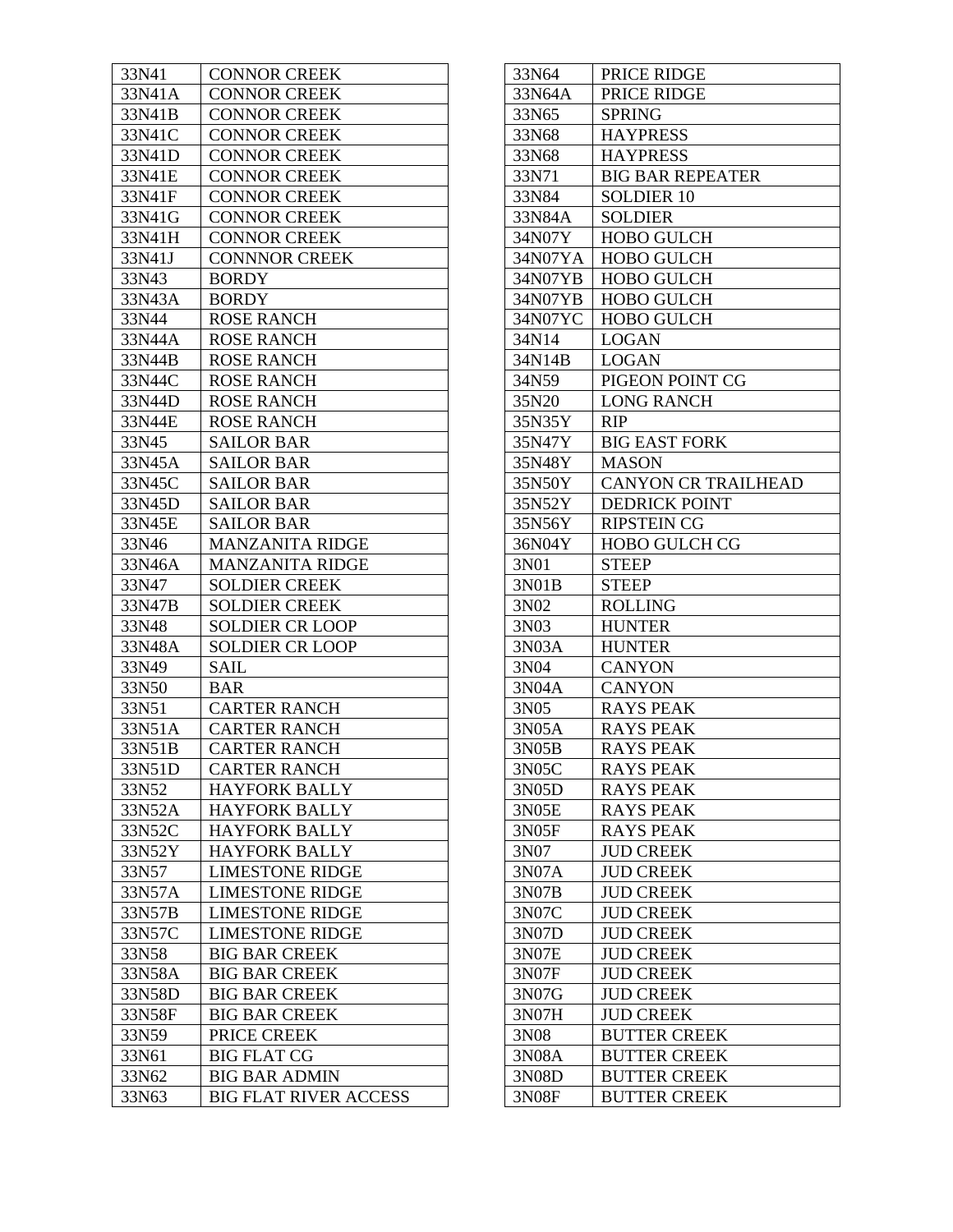| 3N08H | <b>BUTTER WATERHOLE</b> |
|-------|-------------------------|
| 3N08K | <b>BUTTER CREEK</b>     |
| 3N08L | <b>BUTTER CREEK</b>     |
| 3N18  | JUSTIN                  |
| 3N20  | <b>CAMP TRINITY</b>     |
| 3N20B | <b>CAMP TRINITY</b>     |
| 3N20C | <b>CAMP TRINITY</b>     |
| 3N21  | FIR ROOT SPGS           |
| 3N21A | FIR ROOT SPGS           |
| 3N21B | FIR ROOT SPGS           |
| 3N21C | FIR ROOT SPGS           |
| 3N22  | <b>HALFWAY RIDGE</b>    |
| 3N22A | <b>HALFWAY RIDGE</b>    |
| 3N22B | <b>HALFWAY RIDGE</b>    |
| 3N22C | <b>HALFWAY RIDGE</b>    |
| 3N22D | <b>HALFWAY RIDGE</b>    |
| 3N22E | <b>HALFWAY RIDGE</b>    |
| 3N22F | <b>HALFWAY RIDGE</b>    |
| 3N22G | <b>HALFWAY RIDGE</b>    |
| 3N22H | <b>HALFWAY RIDGE</b>    |
| 3N22J | <b>HALFWAY RIDGE</b>    |
| 3N22K | <b>HALFWAY RIDGE</b>    |
| 3N25  | <b>TARDIFF</b>          |
| 3N28  | <b>DUCK POND</b>        |
| 3N28A | <b>DUCK POND</b>        |
| 3N31  | <b>MARK</b>             |
| 3N31A | MARK                    |
| 3N34  | <b>MIDSLOPE</b>         |
| 3N37  | <b>DEN</b>              |
| 3N38  | <b>GRASSY MTN</b>       |
| 3N38A | <b>GRASSY MTN</b>       |
| 3N40  | <b>BARSKY</b>           |
| 3N41  | <b>HOOK</b>             |
| 3N41A | <b>HOOK</b>             |
| 3N42  | POND                    |
| 3N46  | PATTISON PK JP          |
| 3N57  | <b>LOWER OLSEN</b>      |
| 4N01  | <b>MUD SPG SADDLE</b>   |
| 4N01A | <b>MUD SPG SADDLE</b>   |
| 4N03  | <b>RAYS DIVIDE</b>      |
| 4N03A | <b>RAYS DIVIDE</b>      |
| 4N03B | <b>RAYS DIVIDE</b>      |
| 4N03C | <b>RAYS DIVIDE</b>      |
| 4N05  | <b>HAYSHED CREEK</b>    |
| 4N05A | <b>HAYSHED CREEK</b>    |
| 4N05B | <b>HAYSHED CREEK</b>    |
| 4N05B | <b>HAYSHED CREEK</b>    |
| 4N05C | <b>HAYSHED CREEK</b>    |
| 4N06  | <b>HAYPRESS</b>         |
| 4N07  | <b>HUMBOLDT</b>         |
| 4N07A | <b>HUMBOLDT</b>         |
|       |                         |

| 4N08   | <b>MINERS CREEK</b>      |
|--------|--------------------------|
| 4N08B  | <b>MINERS CREEK</b>      |
| 4N08C  | <b>MINERS CREEK</b>      |
| 4N09   | <b>POWERLINE</b>         |
| 4N09Y  | <b>POWERLINE 2</b>       |
| 4N09YB | <b>POWERLINE 2</b>       |
| 4N10   | <b>WEST HAYSHED</b>      |
| 4N11   | <b>EAGLE ROCK</b>        |
| 4N11A  | <b>EAGLE ROCK</b>        |
| 4N11C  | <b>EAGLE ROCK</b>        |
| 4N11G  | <b>EAGLE ROCK</b>        |
| 4N11H  | <b>EAGLE ROCK</b>        |
| 4N16   | PACKERS CREEK (FA16)     |
| 4N16A  | <b>PACKERS CREEK</b>     |
| 4N16B  | <b>PACKERS CREEK</b>     |
| 4N16C  | <b>BONE YARD</b>         |
| 4N16D  | <b>PACKERS CREEK</b>     |
| 4N16H  | <b>PACKERS CREEK</b>     |
| 4N16J  | <b>PACKERS CREEK</b>     |
| 4N16P  | POVERTY FLAT             |
| 4N16Q  | <b>BIG BAR CG</b>        |
| 4N17   | <b>BIDDEN</b>            |
| 4N18   | <b>HYAMPOM MTN</b>       |
| 4N18A  | <b>HYAMPOM MTN</b>       |
| 4N21   | <b>MINT</b>              |
| 4N21A  | <b>MINT</b>              |
| 4N22   | <b>CEDAR FLAT CR</b>     |
| 4N23   | <b>HYAMPOM CREEK</b>     |
| 4N24   | <b>ELTAPOM</b>           |
| 4N24B  | <b>ELTAPOM</b>           |
| 4N25   | <b>CLARK CREEK LOOP</b>  |
| 4N25B  | <b>CLARK CREEK LOOP</b>  |
| 4N25C  | <b>CLARK CREEK LOOP</b>  |
| 4N25D  | <b>CLARK CREEK LOOP</b>  |
| 4N25E  | <b>CLARK CREEK LOOP</b>  |
| 4N26   | <b>BOUNDRY</b>           |
| 4N26A  | <b>BOUNDRY</b>           |
| 4N27   | <b>CLARK</b>             |
| 4N27A  | <b>CLARK</b>             |
| 4N28   | <b>EAST HAYSHED</b>      |
| 4N28A  | <b>EAST HAYSHED</b>      |
| 4N29   | <b>CORRAL CREEK</b>      |
| 4N30   | <b>GATES CREEK</b>       |
| 4N32   | <b>EAGLE</b>             |
| 4N32A  | <b>EAGLE</b>             |
| 4N33   | <b>WHITES BAR PICNIC</b> |
| 4N35   | <b>HAWK CREEK</b>        |
| 4N36   | <b>COTTON</b>            |
| 4N36A  | <b>COTTON</b>            |
| 4N36B  | <b>COTTON</b>            |
| 4N36C  | <b>COTTON</b>            |
|        |                          |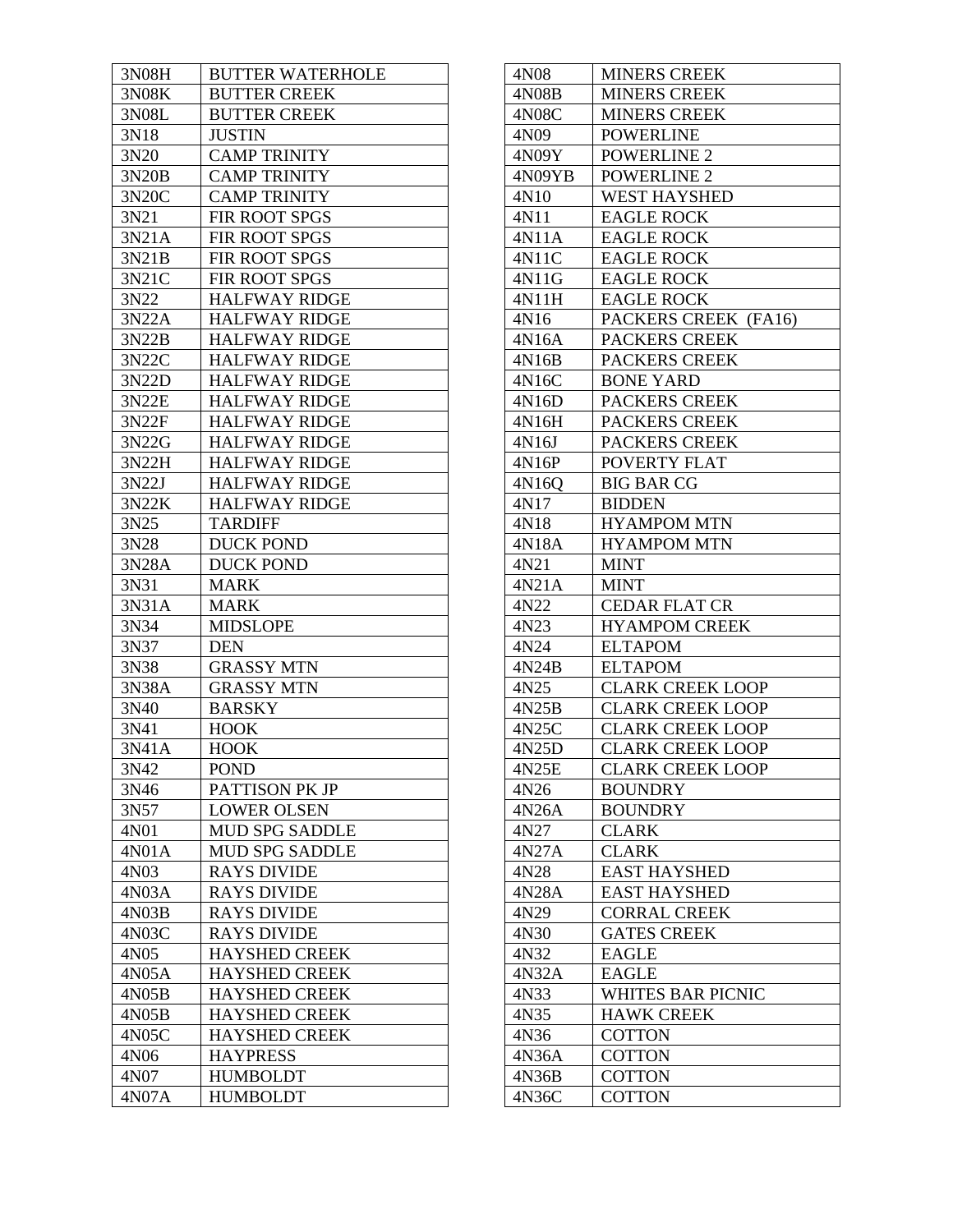| 4N37              | <b>GATES</b>                |
|-------------------|-----------------------------|
| 4N40              | <b>RAYS PEAK JEEP</b>       |
| 4N41              | CHAPARRAL                   |
| 4N41A             | CHAPARRAL                   |
| 4N43              | <b>CHAPARRAL MTN</b>        |
| 4N43A             | <b>CHAPARRAL MTN</b>        |
| 4N43B             | <b>CHAPARRAL MTN</b>        |
| 4N44              | PATTISON RIDGE              |
| 4N45              | <b>CHASTINES</b>            |
| 4N46              | <b>ELTAPOM CREEK</b>        |
| 4N47              | <b>CORRAL BOTTOM (FA47)</b> |
| 4N47A             | <b>CORRAL BOTTOM</b>        |
| 4N47D             | <b>CORRAL BOTTOM</b>        |
| 4N47E             | <b>CORRAL BOTTOM</b>        |
| 4N48              | <b>SOUTH CLARK CREEK</b>    |
| 4N48A             | <b>SOUTH CLARK CREEK</b>    |
| 4N49              | <b>MOUNTAIN</b>             |
| 4N49A             | <b>MOUNTAIN</b>             |
| 4N49B             | <b>MOUNTAIN</b>             |
| 4N50              | <b>CAMP TEE HEE</b>         |
| 5N01              | <b>DITCH RD</b>             |
| 5N01A             | <b>DITCH</b>                |
| 5N <sub>0</sub> 2 | HENNESSEY CREEK             |
| 5N03              | <b>BURNT RANCH GS</b>       |
| 5N04              | <b>BIG MTN</b><br>(FA04)    |
| 5N04A             | <b>BIG MTN</b>              |
| 5N04B             | <b>BIG MTN</b>              |
| 5N04C             | <b>BIG MTN</b>              |
| 5N04D             | <b>BIG MTN</b>              |
| 5N04E             | <b>BIG MTN</b>              |
| 5N04F             | <b>BIG MTN</b>              |
| 5N04G             | <b>BIG MTN</b>              |
| 5N04H             | <b>BIG MTN</b>              |
| 5N04J             | <b>BIG MTN</b>              |
| 5N04K             | <b>BIG MTN</b>              |
| 5N04L             | <b>BIG MTN</b>              |
| 5N04M             | <b>BIG MTN</b>              |
| 5N05              | <b>GAP</b>                  |
| 5N <sub>06</sub>  | <b>BIG CREEK</b>            |
| 5N06A             | <b>BIG CREEK</b>            |
| 5N06B             | <b>BIG CREEK</b>            |
| 5N08              | <b>CASTLE ROCK</b>          |
| 5N09              | <b>BIG LAKE</b>             |
| 5N09B             | <b>BIG LAKE</b>             |
| 5N09C             | <b>BIG LAKE</b>             |
| 5N09E             | <b>BIG LAKE</b>             |
| 5N10              | <b>SNOW BASIN</b>           |
| 5N10A             | <b>SNOW BASIN</b>           |
| 5N11              | <b>HIDDEN LAKE LOOP</b>     |
| 5N12              | <b>DINK</b>                 |
| 5N12A             | <b>DINK</b>                 |

| 5N13  | <b>BIG FRENCH CREEK</b>        |
|-------|--------------------------------|
| 5N13A | <b>BIG FRENCH CREEK</b>        |
| 5N13B | <b>BIG FRENCH CREEK</b>        |
| 5N13C | <b>BIG FRENCH CREEK</b>        |
| 5N13D | <b>BIG FRENCH CREEK</b>        |
| 5N13E | <b>BIG FRENCH CREEK</b>        |
| 5N13F | <b>BIG FRENCH CREEK</b>        |
| 5N13G | <b>BIG FRENCH CREEK</b>        |
| 5N13H | <b>BIG FRENCH CREEK</b>        |
| 5N13K | <b>BIG FRENCH CREEK</b>        |
| 5N13L | <b>BIG FRENCH CREEK</b>        |
| 5N13M | <b>BIG FRENCH CREEK</b>        |
| 5N15  | <b>KAUT</b>                    |
| 5N16  | <b>CHERRY FLAT</b>             |
| 5N16A | <b>CHERRY FLAT</b>             |
| 5N17  | <b>LITTLE BIDDEN</b>           |
| 5N17A | <b>LITTLE BIDDEN</b>           |
| 5N18  | <b>IRONSIDE</b>                |
| 5N18A | <b>IRONSIDE</b>                |
| 5N18B | <b>IRONSIDE</b>                |
| 5N18C | <b>IRONSIDE</b>                |
| 5N19  | <b>CEDAR MILL</b>              |
| 5N20  | <b>FRENCH CREEK CG</b>         |
| 5N21  | <b>MILL CREEK</b>              |
| 5N22  | <b>HAYDEN FLAT</b>             |
| 5N22A | <b>HAYDEN FLAT CG</b>          |
| 5N22B | <b>HAYDEN FLAT CG</b>          |
| 5N23  | <b>HAYDEN FLAT CG</b>          |
| 5N24  | <b>BURNT RANCH CG</b>          |
| 5N25  | ROWDY BAR                      |
| 5N25A | <b>ROWDY BAR</b>               |
| 5N26  | <b>CANADIAN CREEK</b>          |
| 5N27  | <b>ROUND KNOB</b>              |
| 5N27A | <b>ROUND KNOB</b>              |
| 5N27B | ROUND KNOB                     |
| 5N27D | <b>ROUND KNOB</b>              |
| 5N28  | <b>SUP BURNT RANCH DUMP</b>    |
| 5N32  | PRAIRIE CREEK                  |
| 5N33  | <b>RIVERVIEW</b>               |
| 5N33A | <b>RIVERVIEW</b>               |
| 5N37  | <b>BROOKS RANCH</b>            |
| 5N39  | <b>CEDAR FLAT PICNIC</b>       |
| 5N39A | <b>CEDAR FLAT RIVER ACCESS</b> |
| 5N40  | <b>HENNESSY</b>                |
| 5N40A | <b>HENNESSY</b>                |
| 5N40E | <b>HENNESSY</b>                |
| 5N60  | UNDERWOOD MTN (FA 60)          |
| 5N60A | <b>UNDERWOOD MTN</b>           |
| 5N60B | <b>UNDERWOOD MTN</b>           |
| 5N60C | UNDERWOOD MTN                  |
| 5N60D | <b>UNDERWOOD MTN</b>           |
|       |                                |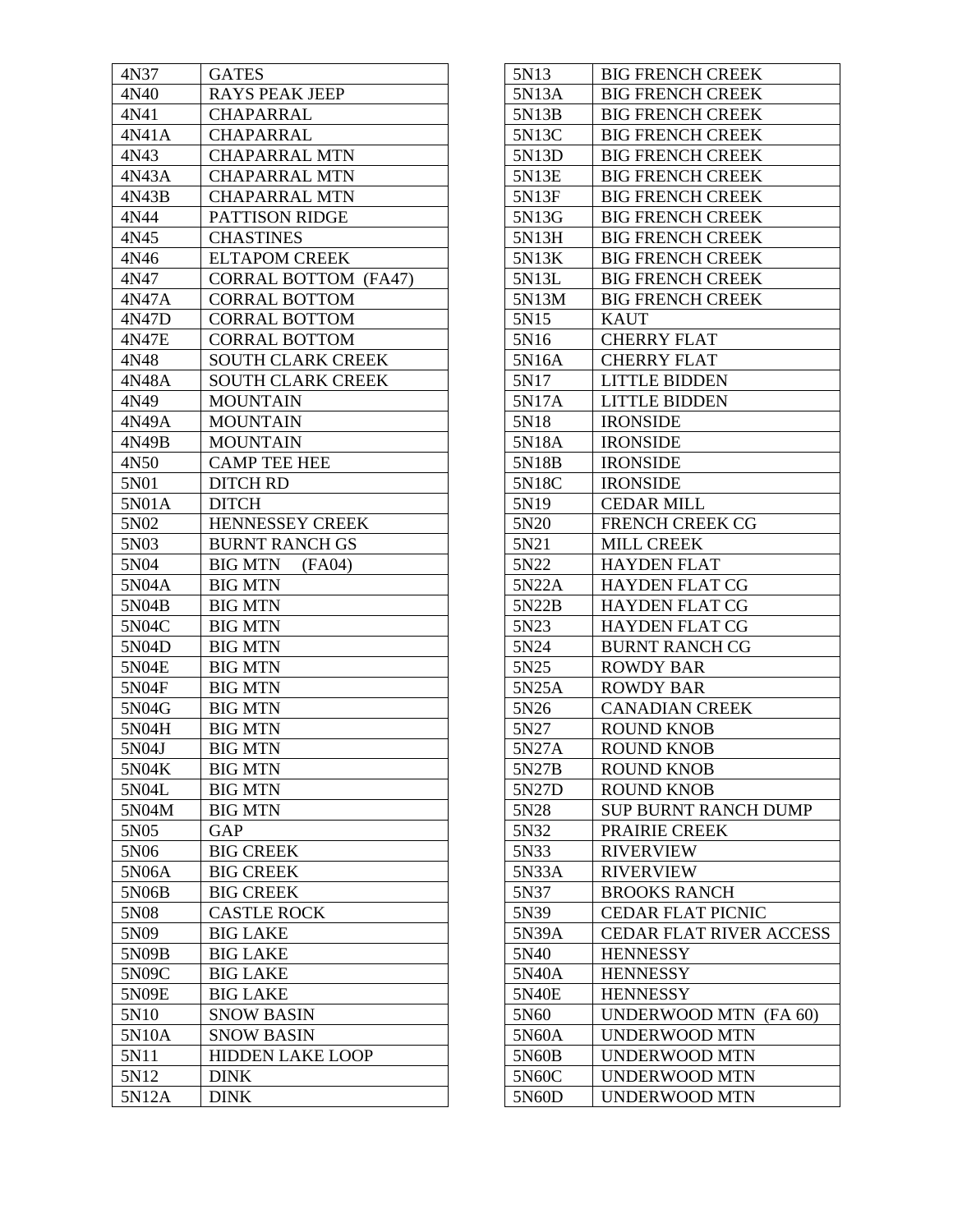| 5N60E | UNDERWOOD MTN           |
|-------|-------------------------|
| 5N60F | UNDERWOOD MTN           |
| 5N60G | UNDERWOOD MTN           |
| 5N60H | <b>UNDERWOOD MTN</b>    |
| 6N04  | <b>DEVILS CANYON</b>    |
| 6N04A | <b>DEVILS CANYON</b>    |
| 6N04B | <b>DEVILS CANYON</b>    |
| 6N04C | <b>DEVILS CANYON</b>    |
| 6N05  | <b>CHINA CREEK</b>      |
| 6N06  | <b>DENNY GS</b>         |
| 6N07  | <b>DENNY CG</b>         |
| 6N09  | <b>PANTHER CREEK</b>    |
| 6N10  | <b>LINK</b>             |
| 6N19  | <b>CLEMS CAMP</b>       |
| 6N41  | <b>DING</b>             |
| 6N41A | <b>DING</b>             |
| 6N41B | <b>DING</b>             |
| 6N42  | <b>BUCKHORN</b>         |
| 7N01  | <b>E FORK NEW RIVER</b> |
| 7N03  | <b>JIM JAM</b>          |

| 7N03A | <b>JIM JAM</b>       |
|-------|----------------------|
| 7N03B | JIM JAM              |
| 7N03C | <b>JIM JAM</b>       |
| 7N03D | <b>JIM JAM</b>       |
| 7N04  | <b>QUINBY CREEK</b>  |
| 7N12  | <b>CARAWAY CREEK</b> |
| 7N12A | <b>CARAWAY CREEK</b> |
| 7N12B | <b>CARAWAY CREEK</b> |
| 7N12C | <b>CARAWAY CREEK</b> |
| 7N12D | <b>CARAWAY CREEK</b> |
| 7N15  | <b>FAWN RIDGE</b>    |
| 7N15A | <b>FAWN RIDGE</b>    |
| 7N15B | <b>FAWN RIDGE</b>    |
| 7N15C | <b>FAWN RIDGE</b>    |
| 7N18  | <b>PANTHER CREEK</b> |
| 7N20  | ONION CAMP           |
| 7N22  | TAN OAK              |
| 7N28  | <b>CARAWAY RIDGE</b> |
| 7N28A | <b>CARAWAY RIDGE</b> |